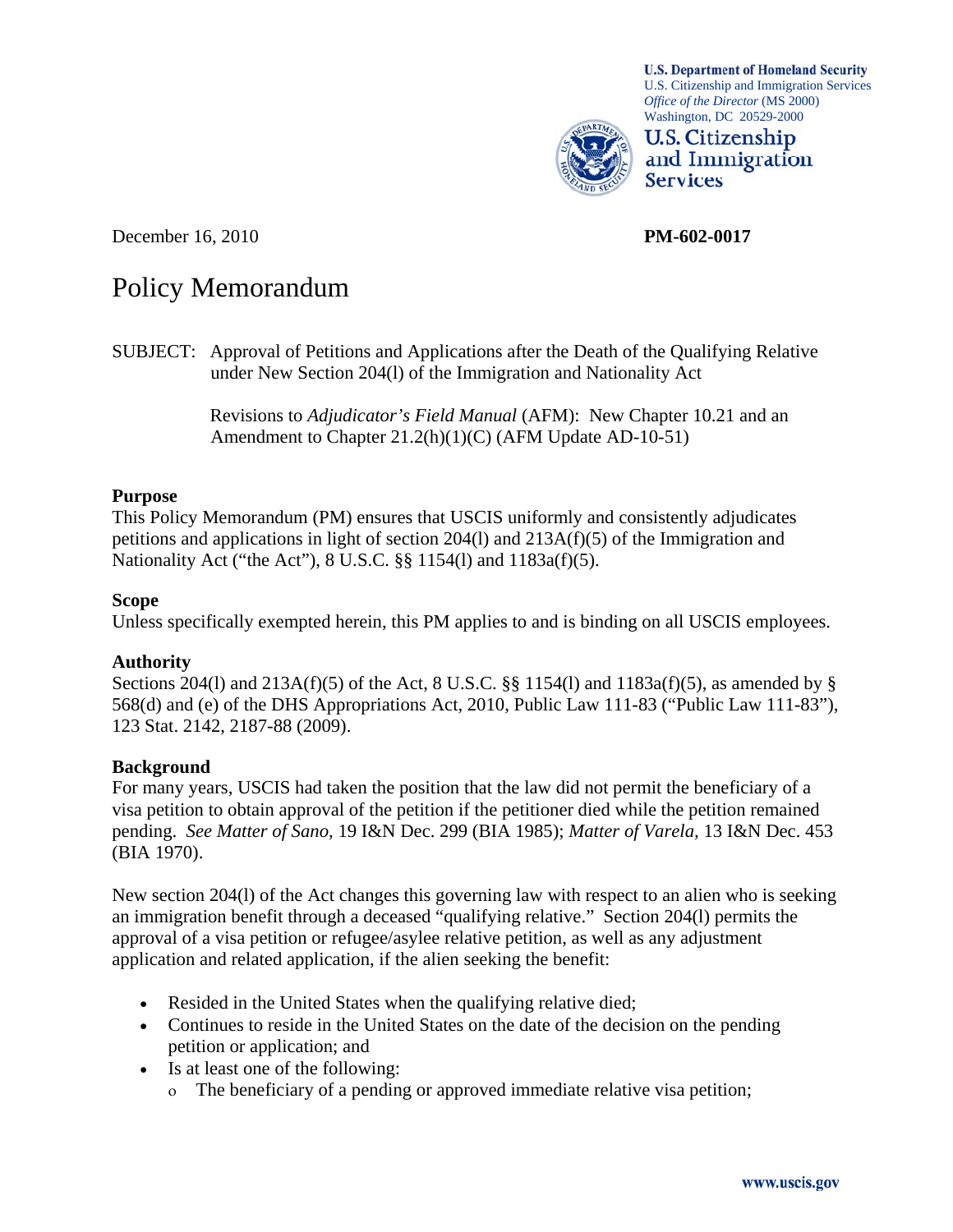- The beneficiary of a pending or approved family-based visa petition, including both the principal beneficiary and any derivative beneficiaries;
- Any derivative beneficiary of a pending or approved employment-based visa petition;
- The beneficiary of a pending or approved Form I-730, Refugee/Asylee Relative Petition;
- An alien admitted as a derivative "T" or "U" nonimmigrant; or
- A derivative asylee under section 208(b)(3) of the Act.

Section 568(d) of Public Law 111-83 does not expressly define the "qualifying relative." From the list of aliens to whom the new section 204(l) applies, however, USCIS infers that "qualifying relative" means an individual who, immediately before death, was:

- The petitioner in a family-based immigrant visa petition under section  $201(b)(2)(A)(i)$  or  $203(a)$  of the Act;
- The principal beneficiary in a family-based visa petition case under section  $201(b)(2)(A)(i)$  or  $203(a)$  of the Act;
- The principal beneficiary in an employment-based visa petition case under section 203(b) of the Act;
- The petitioner in a refugee/asylee relative petition under section 207 or 208 of the Act;
- The principal alien admitted as a T or U nonimmigrant; or
- The principal asylee, who was granted asylum under 208 of the Act.

Section 568(e) of Public Law 111-83 provides a conforming amendment to INA section  $213A(f)(5)(B)$  relating to affidavits of support. INA section  $212(a)(4)(C)$  provides that, to avoid public charge inadmissibility, most immediate relatives and family-based immigrants, and some employment-based immigrants, must have filed an affidavit of support on their behalf that meets the requirements of INA section 213A. If, after the death of a qualifying relative, a visa petition is approved or not revoked under new INA section 204(l), then another individual who qualifies as a "substitute sponsor" must submit a Form I-864, Affidavit of Support under section 213A of the Act. If the alien is not required under sections  $212(a)(4)(C)$  and  $213A$  of the Act and 8 C.F.R. § 213a.2(a)(2)(ii) to have a legally binding affidavit of support, then there is no need for a substitute sponsor to submit a Form I-864.

# **Policy**

USCIS officers will follow section 204(l) and section  $213A(f)(5)$  of the Act, as amended by sections 568(d) and (e) of Public Law 111-83, and the amendments to the Adjudicator's Field Manual (*AFM*) made by this PM, in adjudicating on or after October 28, 2009, any petition or application to which section 204(1) and section  $213(A)(1)(5)$  apply.

Section 568(d) and (e) of Public Law 111-83 became effective on October 28, 2009 when the President signed Public Law 111-83. This PM applies to any case adjudicated on or after October 28, 2009 even if the case was filed before October 28, 2009.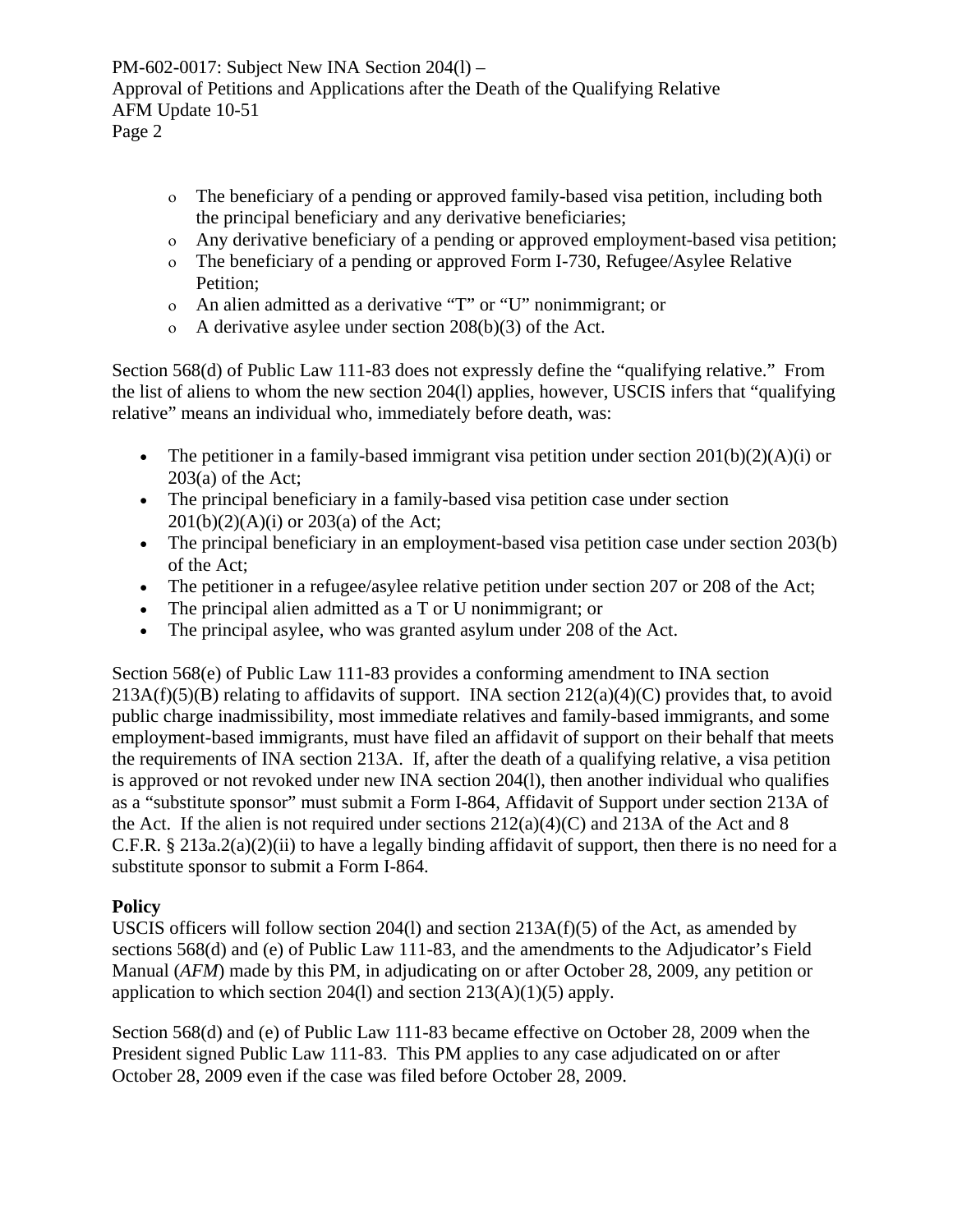For a case denied before October 28, 2009 USCIS policy is that an alien may file, with the proper filing fee, an untimely motion to reopen a petition, adjustment application, or waiver application, if new section 204(l) would now allow approval of a still-pending petition or application. See  $AFM$  chapter  $20.5(c)(8)$ , as added by this PM, for complete guidance on this issue.

#### **Implementation**

The AFM is amended as follows.

1. New Chapter 10.21 is added to the *AFM*, to read as follows.

# **10.21 Approval of pending immigrant visa petitions, T or U extension applications, asylee/refugee relative petitions, or applications after death of the qualifying relative.**

(a) General. Except as specified in this chapter, if the approval of an immigrant visa petition, refugee/asylee relative petition or application for immigration benefits requires the existence of a family relationship between the alien and another individual, the death of the petitioner or other individual while the case is pending requires the denial of the petition or application.

(b) Widow(er)s of Citizens. Paragraph (a) of this chapter does not apply to a Form I-130 filed by a citizen on behalf of his or her spouse. Upon the death of the citizen petitioner, Form I-130 is converted to a widow(er)'s Form I-360. In light of the amendment to section 201(b)(2)(A)(i) of the Act by section 568(c) of Public Law 111-83, this conversion takes place even if the citizen and alien were married for less than 2 years when the citizen died.

In the case of a K-1 nonimmigrant who marries the petitioner within 90 days of admission, the K-1 nonimmigrant (and any K-2 children who are otherwise eligible) may obtain adjustment of status without the need for Form I-360, just as they would have been eligible for adjustment without Form I-130, if the petitioner had not died.

If an alien was admitted as a K-3 or K-4 nonimmigrant, the Form I-130 filed for the K-3 is converted to a Form I-360 upon the citizen petitioner's death. The K-4 can then "accompany or follow to join" the K-3 based on that Form I-360.

A widow(er)'s eligibility for adjustment ends if the widow(er) remarries before obtaining LPR status.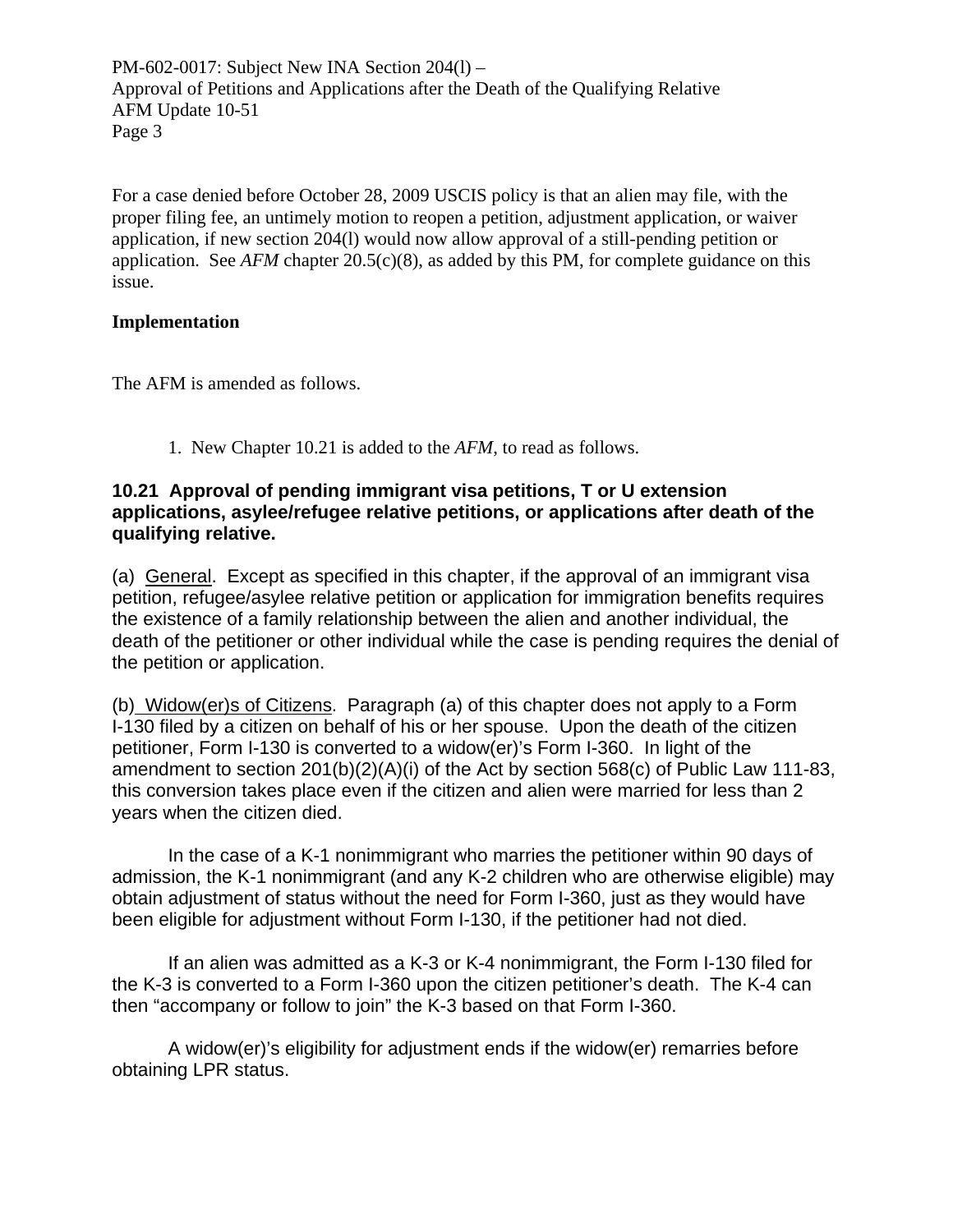A USCIS officer may encounter a case in which a petition or application was approved before October 28, 2009, despite the death of the citizen spouse who filed the petition. The approval may have occurred because USCIS was unaware of the death, or because the alien persuaded USCIS that the death did not end eligibility. In some circuits, but not all, there were precedents from the relevant courts of appeals supporting approval of an immediate relative spousal Form I-130 after the petitioner's death. In light of those precedents, and given the intent of section 568(c) of Public Law 111-83, USCIS will deem the approval of the petition and the grant of adjustment proper, and will not seek to rescind a grant of adjustment, if the sole basis for doing so is the death of the citizen spouse and the resulting invalidity of the Form I-864 filed by the citizen spouse.

(c) Effect of Section 204(l) of the Act. Paragraph (a) of this chapter does not apply, and a petition or application may be approved despite the death of the qualifying relative, if section 204(l) of the Act, as amended by section 568(d) of the FY2010 DHS Appropriations Act, Public Law 111-83, applies to the case. See paragraph (c)(6) of this chapter concerning the authority to deny these cases on discretionary grounds.

Section 568(d)(2) of Public Law 111-83 specifies that new section 204(l) does not "limit or waive" any eligibility requirements or bars to approval of a petition or application other than the lack of a qualifying relative due to the qualifying relative's death. Thus, no other eligibility requirements are changed by the enactment of section 204(l).

(1) When Section 204(l) Applies. Section 204(l) of the Act applies to any immigrant visa petition, refugee/asylee relative petition, or application adjudicated on or after October 28, 2009, even if the petition or application was filed before that date. Section 204(l) allows the approval of a pending petition or application, despite the death of the qualifying relative, if the alien seeking the benefit of section 204(l):

- Resided in the United States when the qualifying relative died;
- Continues to reside in the United States on the date of the decision on the pending petition or application; and;
- Is at least one of the following:
	- The beneficiary of a pending or approved immediate relative visa petition;
	- $\circ$  The beneficiary of a pending or approved family-based visa petition, including both the principal beneficiary and any derivative beneficiaries;
	- o Any *derivative* beneficiary of a pending or approved employment-based visa petition;
	- The beneficiary of a pending or approved Form I-730, Refugee/Asylee Relative Petition;
	- An alien admitted as a derivative "T" or "U" nonimmigrant; or
	- $\alpha$  A derivative asylee under section 208(b)(3) of the Act.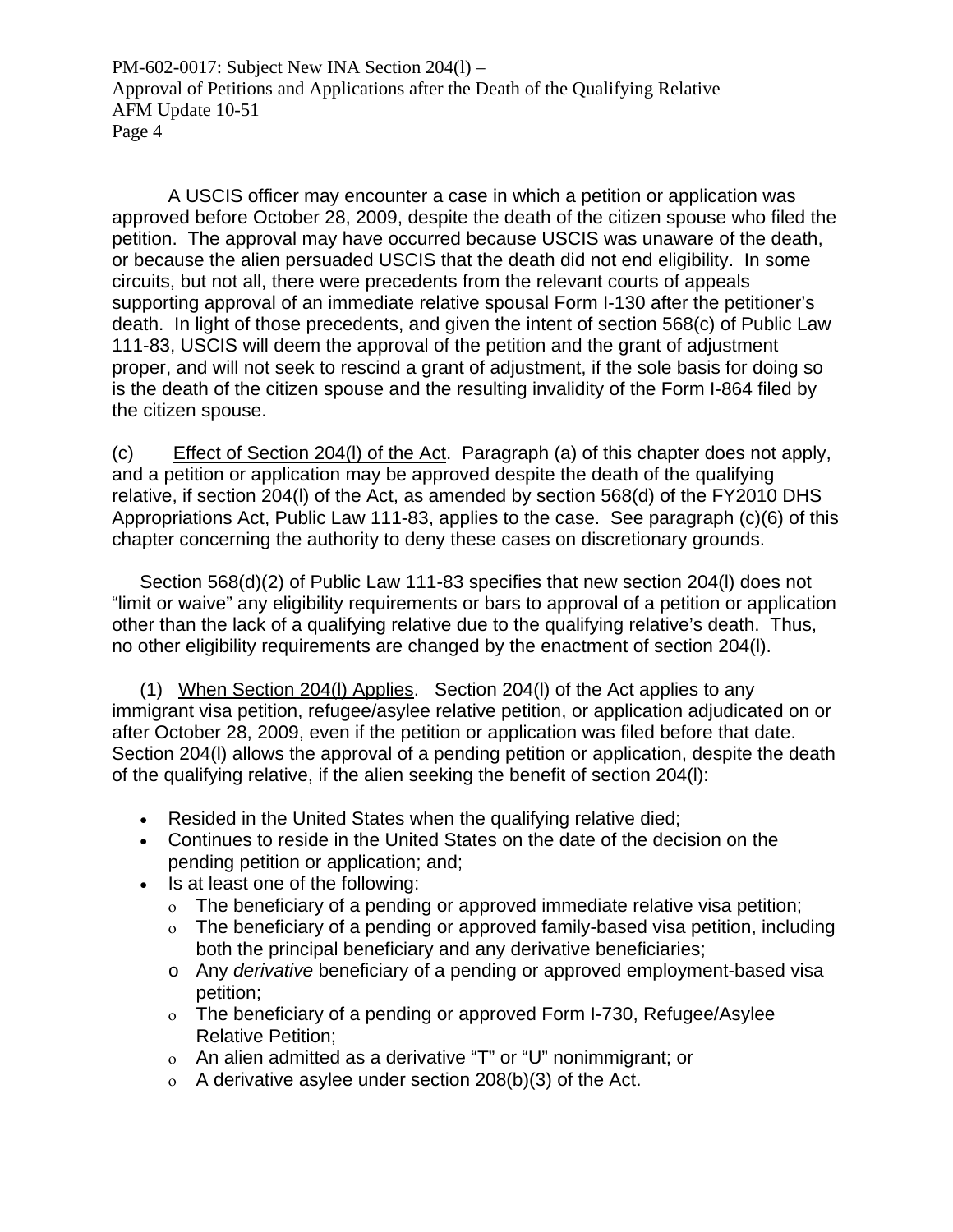The new section 204(l) does not expressly define the "qualifying relative." From the list of aliens to whom new section 204(l) applies, USCIS infers that "qualifying relative" means an individual who, immediately before death was:

- The petitioner in an immediate relative or family-based immigrant visa petition under section  $201(b)(2)(A)(i)$  or  $203(a)$  of the Act;
- The principal beneficiary in a widow(er)'s immediate relative or a family-based visa petition case under section 201(b)(2)(A)(i) or 203(a) of the Act;
- The *principal* beneficiary in an employment-based visa petition case under section 203(b) of the Act;
- The petitioner in a refugee/asylee relative petition under section 207 or 208 of the Act;
- The principal alien admitted as a T or U nonimmigrant;
- The principal asylee, who was granted asylum under 208 of the Act.

Section 204(l) applies to a petition or application adjudicated on or after October 28, 2009, even if the qualifying relative died before October 28, 2009. If a petition or application was denied on or after October 28, 2009, without considering the effect of section 204(l), and section 204(l) could have permitted approval, USCIS must, on its own motion, reopen the case for a new decision in light of section 204(l). See chapter 10.21(c)(8) of this AFM for guidance on cases denied before October 28, 2009.

Section 101(a)(33) of the Act governs the determination whether an alien "resided" in the United States when the qualifying relative died, and whether the alien continues to reside in the United States. A person's "residence" is his or her "principal, actual dwelling place in fact, without regard to intent." If the alien's "residence" was in the United States at the required times, the alien "resided" here. The statute does not bar an alien who was actually abroad when the qualifying alien died from proving that the alien still resides in the United States. Also, section 204(l) of the Act does not require the alien to show that he or she was, or is, residing here lawfully. Execution of a removal order, however, terminates an alien's residence in the United States.

Sections 203(d), 207(c)(2)(A), and 208(b)(3)(A) permit the spouse or child of a principal alien to accompany or follow to join a principal alien. If any *one* beneficiary of a covered petition meets the residence requirements of section 204(l) of the Act, then the petition may be approved, despite the death of the qualifying relative, and *all* the beneficiaries may immigrate to the same extent that would have been permitted if the qualifying relative had not died. But it is not necessary for each beneficiary to meet the residence requirements in order to have the benefit of section 204(l).

(2) Widow(er)s of Citizens. As stated in paragraph (b) of this chapter, section 204(l) does not apply to a Form I-130 filed by a now-deceased citizen on behalf of his or her spouse. Because of the automatic conversion of the Form I-130 to a Form I-360, there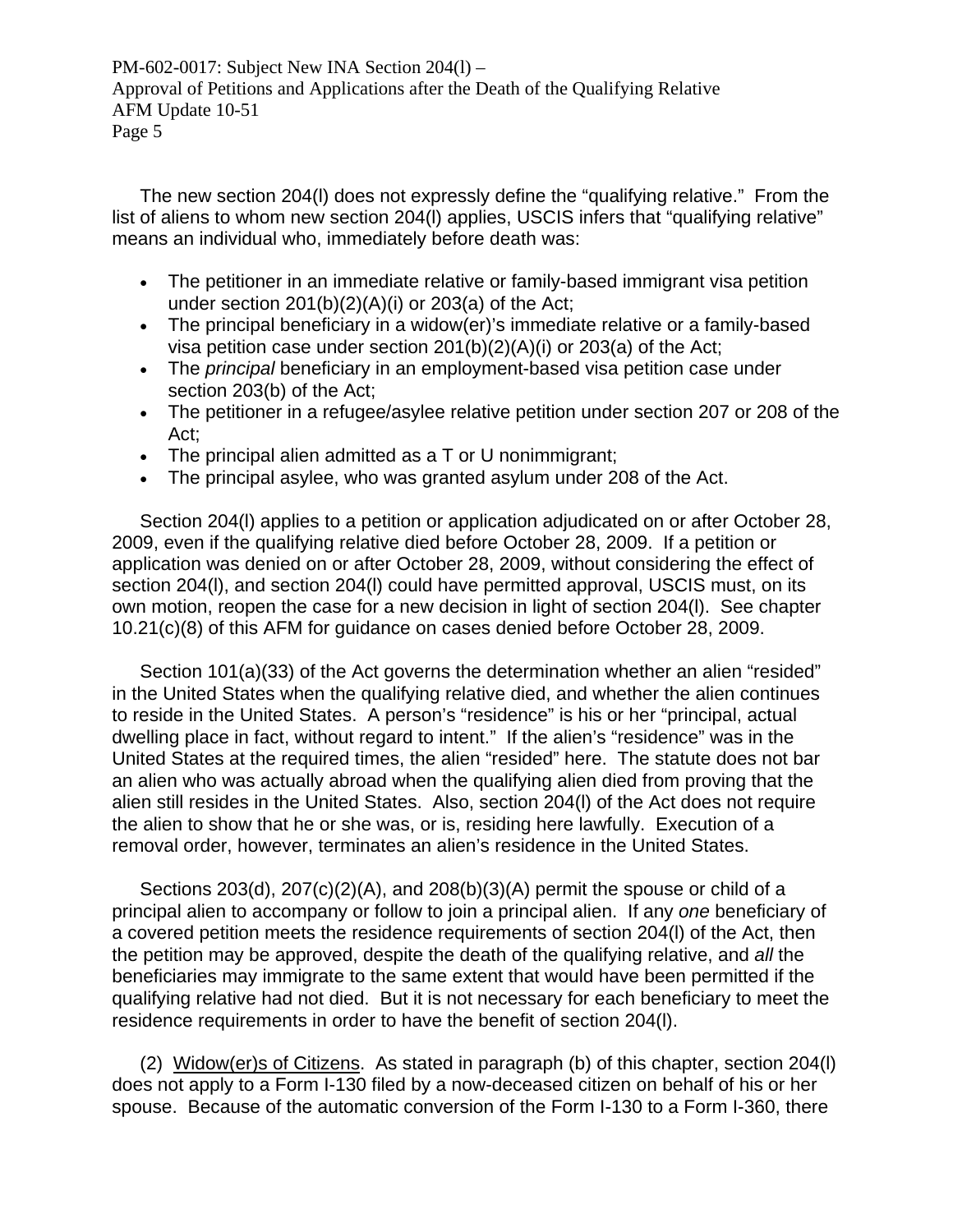is no longer any Form I-130 to which section 204(l) can apply. Please refer to Chapter 10.21(c)(5) concerning the effect of section 204(l) on the widow(er)'s ability to seek a waiver of inadmissibility, after the death of the citizen spouse.

(3) Action in Pending Petition Cases. Provided the alien was residing in the United States when the qualifying relative died, and still resides in the United States, an officer now has authority to approve any immigrant visa petition or refugee/asylee relative petition that was pending when the qualifying relative died if the petition is covered by section 204(l) of the Act, *provided* the petition was approvable when filed and still is approvable, apart from the death of the qualifying relative. Therefore, assuming all other requirements for approval of a petition are met, the death of the qualifying relative no longer requires denial of a petition in a case involving an alien who meets the requirements of new INA section 204(l).

Section 568(d)(2) of Public Law 111-83 specifies that new section 204(l) does not "limit or waive" any eligibility requirements or bars to approval of a petition or application other than the lack of a qualifying relative due to the qualifying relative's death. Thus, no other eligibility requirements are changed by the enactment of section 204(l). For example, a petition to which section 204(l) applies may still be subject to denial under section 204(c) of the Act (relating to prior marriage fraud) or any other statutory bar to approval. Note also that paragraph (c)(6) of this chapter provides guidance concerning the authority to deny a case under section 204(l) as a matter of discretion.

An immigrant visa petitioner may withdraw a pending petition at any time before the admission or adjustment of the principal beneficiary. 8 C.F.R. § 103.2(b)(6). USCIS cannot adjudicate a petition that has been withdrawn. *See Matter of Cintron,* 16 I&N Dec. 9 (BIA 1976). Pursuant to section 204(l) of the Act, whether an employment-based petitioner is able to withdraw the petition and possibly affect the ability of principal beneficiary's alien widow(e) or children to immigrate on the employment-based visa, depends on when that petitioner is attempting to withdraw the petition. If the principal beneficiary is alive when the employer petitioner requests withdrawal of the petition, then USCIS will honor that request. On the other hand, if the withdrawal is dated after the death of the principal beneficiary, then USCIS will not give effect to the request for withdrawal since the employment-based petitioner no longer has any legal interest in the immigration of the principal beneficiary's widow(er) or children.

The situation of a family-based petitioner is different. A family-based petitioner must generally assume the affidavit of support requirements for the principal beneficiary's spouse and children. Thus, unlike employment-based petitioners, the immigration of the derivatives does have an effect on the family-based petitioner. Under section 204(l) of the Act, the petitioner may certainly continue to seek approval of the petition, after the death of the principal beneficiary, if at least one derivative was residing in the United States when the principal died, and continues to do so. USCIS will presume that the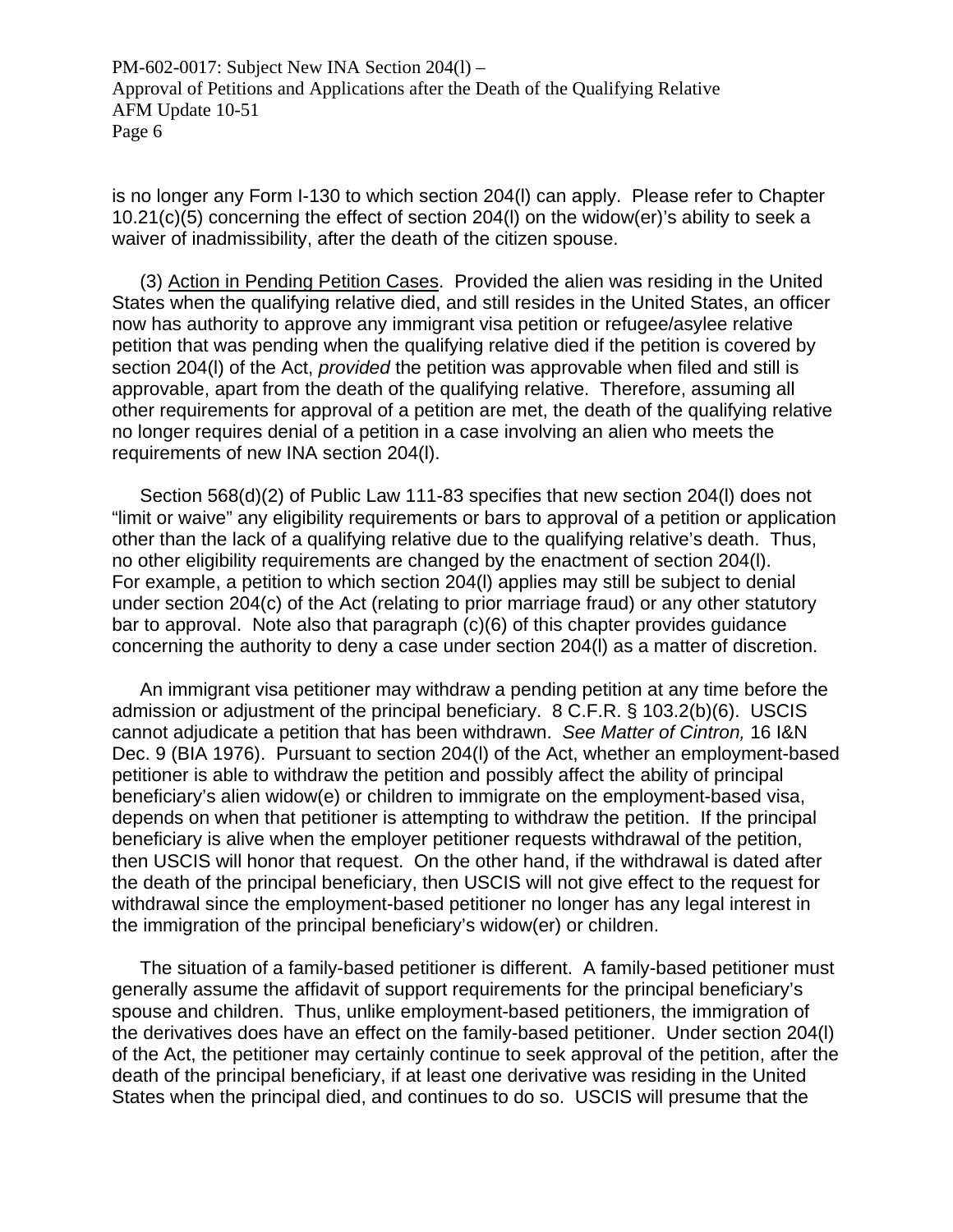family-based petitioner wants the case to continue to adjudication. But USCIS does not interpret section 204(l) of the Act as requiring the petitioner to do so. The death of the principal beneficiary does not alter the family-based immigrant visa petitioner's right to withdraw a petition. If the petitioner chooses to withdraw the petition, USCIS will honor that decision, and refrain from adjudicating the petition. *See Matter of Cintron*.

Section 204(l) of the Act requires that a T or U nonimmigrant surviving relative must have been admitted as a T or U nonimmigrant derivative at the time of death of the qualifying relative T or U nonimmigrant principal. Therefore, USCIS may not approve derivative status for a surviving relative whose qualifying relative died prior to approval of the derivative T application (I-914A) or derivative U petition (I-918A). However, USCIS officers should thoroughly review the case to determine whether the surviving relative may qualify as a principal T or U nonimmigrant. Also, if the surviving relative already had status as a T or U nonimmigrant derivative at the time of death of the qualifying relative, the surviving relative may apply for adjustment of status, as specified in paragraph (c)(4) of this chapter, notwithstanding the death of the principal, once the surviving relative has the requisite continuous physical presence in the U.S. If the principal dies prior to accrual of the requisite physical presence, the surviving relative may file a Form I-539 to apply for an extension of his or her T or U nonimmigrant status, notwithstanding the death of the principal, if necessary, until the surviving relative has accrued sufficient physical presence to apply for adjustment of status.

(4) Action in Pending Adjustment Cases. (i) General. An officer also has authority, now, to approve an adjustment of status application that was pending when the qualifying relative died, if the related visa petition is approved under section 204(l), or if a pre-death approval is reinstated. In the adjustment of status context, the alien must have been eligible to apply for adjustment of status at the time that application was filed. See Chapter 10.21(c)(5) for the impact of section 204(l) on waiver and other related applications.

Section 568(d)(2) of Public Law 111-83 specifies that new section 204(l) does not "limit or waive" any eligibility requirements or bars to approval of a petition or application other than the lack of a qualifying relative due to the qualifying relative's death. Thus, no other adjustment eligibility requirements are changed by the enactment of section 204(l).

For example, the death of the qualifying relative does not relieve the alien who is seeking adjustment under section 245(a) of the Act of the need to qualify for adjustment of status under section 245(a) of the Act. That is, unless the alien qualifies under section 245(i) of the Act, the alien must still establish a lawful inspection and admission or parole and is otherwise eligible for adjustment. An alien may not apply for adjustment before an immigrant visa is "immediately available." Section 245(c) of the Act may make the alien ineligible, if section 245(i) or (k) of the Act does not apply to the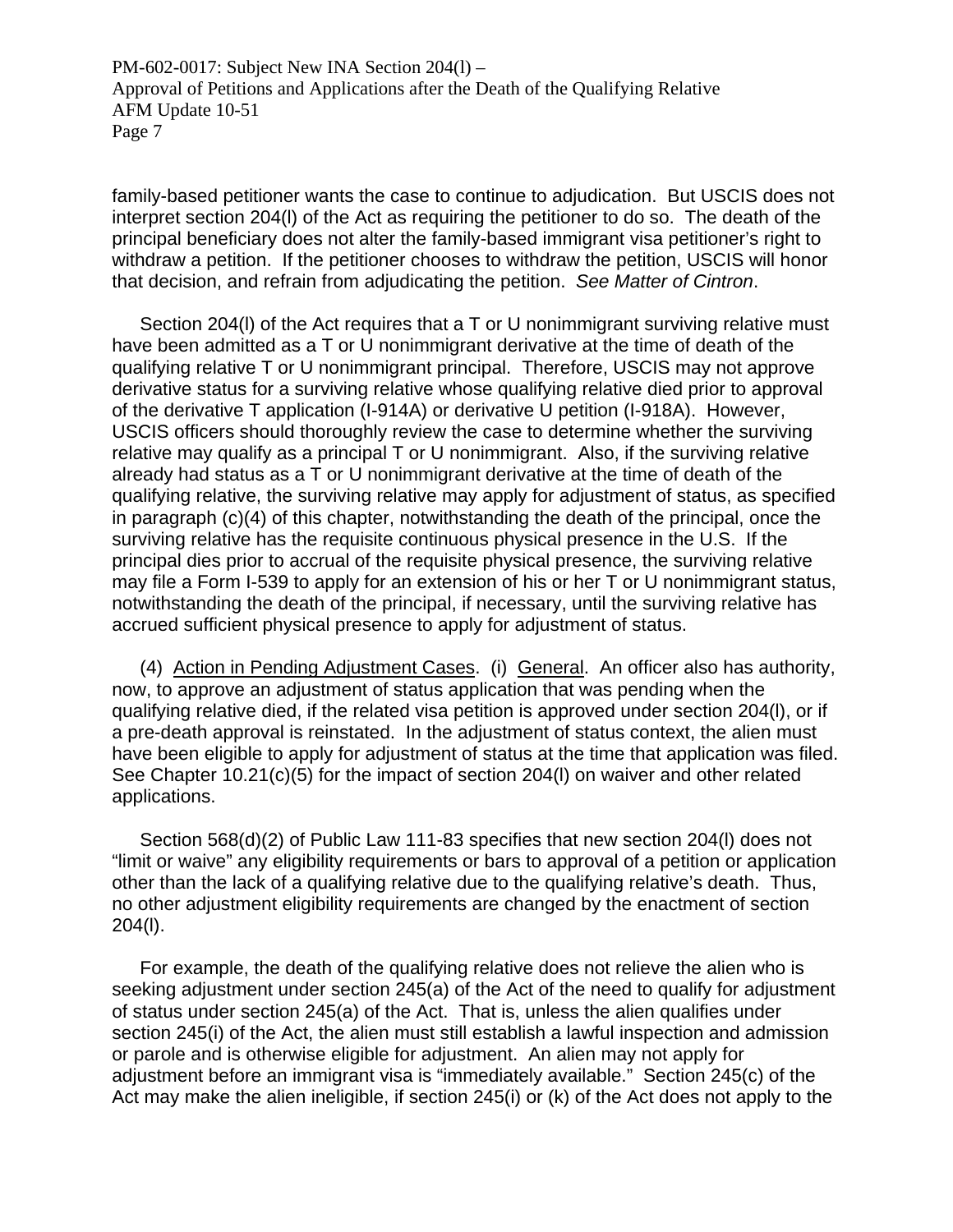alien. However, if there was a properly filed adjustment application pending and the beneficiary or the derivative beneficiary was eligible to adjust, approval or reinstatement of approval of a visa petition under section 204(l) will preserve any eligibility for adjustment that existed immediately before the qualifying relative died. For example, if an immediate relative petition is approved or a pre-death approval is reinstated under section 204(l) of the Act, the beneficiary remains eligible for the immediate relative exemptions in section 245(c), assuming the beneficiary is not barred from adjustment under sections 245(d) or 245(f) of the Act.

The death of a principal *refugee* has not, historically, affected the eligibility of a derivative refugee for adjustment under section 209(a) of the Act. *See* Memorandum from William R. Yates to Field Offices, "Procedural Guidance on Admission and Adjustment of Status for Refugees" at p. 9 (May 15, 2000). Thus, while section 204(l) may benefit the beneficiary of a Form I-730, if the principal dies before the derivative is admitted, reliance on section 204(l) is not necessary for a derivative who has already been admitted. By contrast, section 204(l) can benefit an alien who seeks adjustment based on a derivative asylum grant, under section 209 of the Act, as a derivative T nonimmigrant under section 245(l) of the Act, or as a derivative U nonimmigrant under section 245(m) of the Act. Any one of these aliens may still be eligible for adjustment, in light of section 204(l) of the Act, despite the death of a qualifying relative. But the alien must still establish that he or she is eligible for adjustment, apart from the qualifying relative's death, under the governing statute.<sup>[1](#page-7-0)</sup>

Similarly, the applicant must be admissible, or must obtain any available waiver of inadmissibility. Section 204(l) of the Act, by its terms, does not automatically waive any ground of inadmissibility that may apply to an adjustment applicant. See Public Law 111-83, § 568(d)(2). Thus, an adjustment applicant whose case is governed by section 204(l) of the Act may need to apply for a waiver or other relief from inadmissibility. See paragraph (c)(5) of this chapter concerning the effect of section 204(l) of the Act on applications for waivers or other relief from inadmissibility.

Because section 204(l) of the Act does not waive the standard eligibility requirements for applying for adjustment, an alien who did not already have an adjustment application pending when the qualifying relative died may not be able to seek adjustment in every case in which a pending petition was approved, or an approved petition was reinstated, under section 204(l) of the Act. An alien whose petition has been approved or reinstated under new section 204(l) of the Act, but who is not eligible to adjust status, would not be precluded from applying for an immigrant visa

 $\overline{a}$ 

<span id="page-7-0"></span> $1$  In the past, USCIS has been willing to grant asylum as a principal to a derivative asylee who no longer qualified as a derivative. This action would preserve the derivative's ability to adjust even if the derivative was no longer the spouse or child of a principal. Section 204(l) of the Act makes this step unnecessary, if the reason for the loss of derivative status is the death of the principal.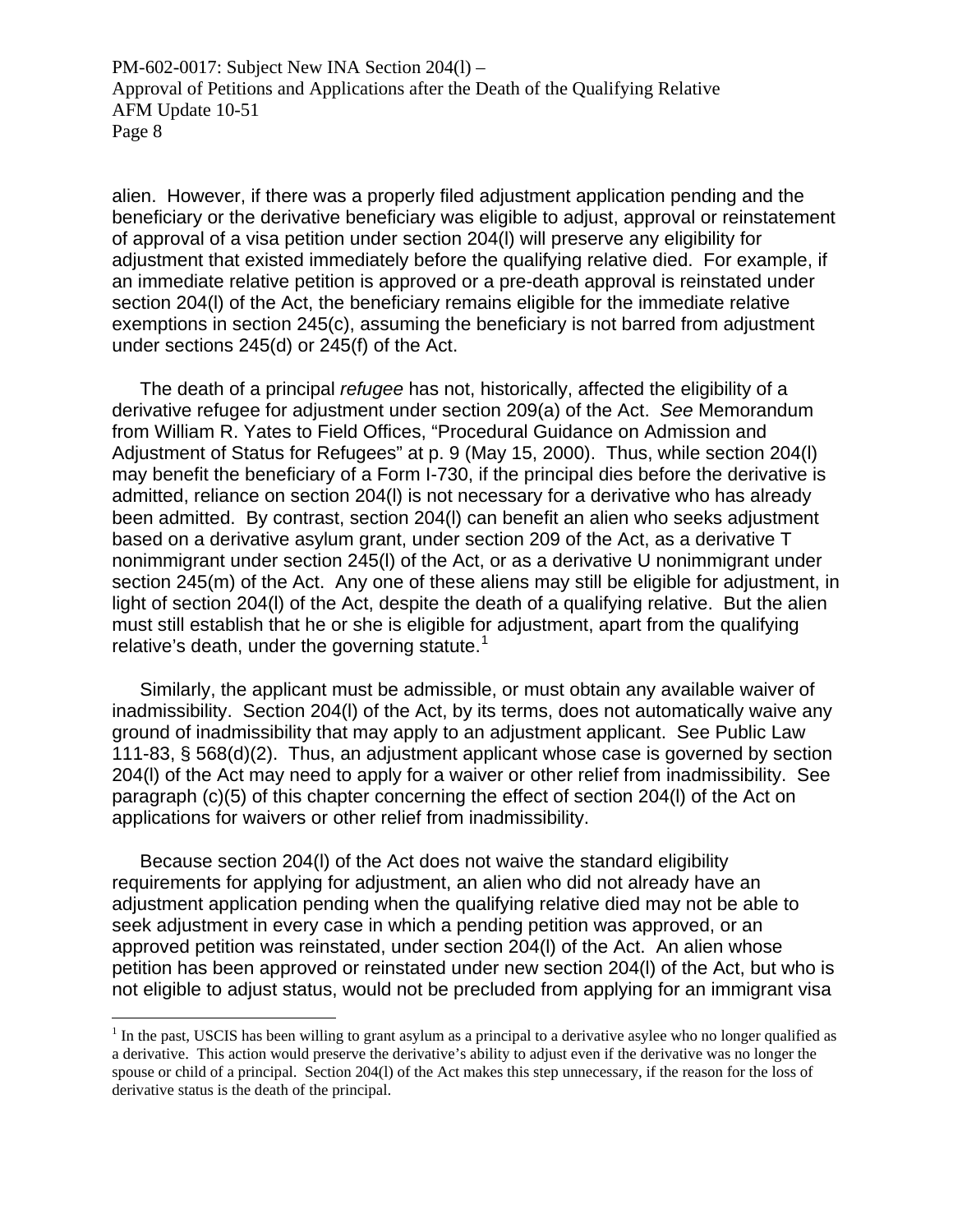at a consular post abroad.<sup>[2](#page-8-0)</sup> The approval of a visa petition under section 204(I) of the Act does not give an alien who is not eligible for adjustment of status, and who is not in some other lawful immigration status, a right to remain in the United States while awaiting the availability of an immigrant visa.

The death of the qualifying relative also does not relieve the alien of the need to have a valid and enforceable Form I-864, Affidavit of Support, if required by sections 212(a)(4)(C) and 213A of the Act and 8 C.F.R. § 213a.2. If the alien is required to have a Form I-864, and the visa petition is approved under section 204(l), a substitute sponsor will need to submit a Form I-864. Pub. L. 111-83, § 568(e), 123 Stat. at 2187. A substitute sponsor is needed *even if* the deceased petitioner had filed a Form I-864. A Form I-864 is not a "petition" nor is it an application or "related application." The Form I-864 is a contract between the sponsor and the Government, submitted as evidence in support of a visa or adjustment application. DHS regulations clearly provide, moreover, that a sponsor's obligations under a Form I-864 do not take force until the alien actually immigrates. 8 C.F.R. § 213a.2(e)(1). It is the grant of LPR status that is the Government's "acceptance" of the sponsor's offer to be bound by the Form I-864. The sponsor's obligations terminate with the sponsor's death.  $8 \text{ C.F.R.}$   $\S$  213a.2(e)(2)(ii).

Also, the affidavit of support has an important role, beyond establishing that the sponsored alien is not inadmissible on public charge grounds. The sponsor's income may be deemed to the sponsored alien in determining the sponsored alien's eligibility for means-tested public benefits. 8 U.S.C. §§ 1631 and 1632. The sponsor is also responsible for reimbursing an agency for the costs of any means-tested public benefit provided to the sponsored alien. Section 213A(b) of the Act.

Accepting as still valid a Form I-864 from someone whom USCIS knows to be dead would work against each of these vital aspects of the affidavit of support requirement. Thus, there is no longer a valid and enforceable Form I-864 if the sponsor dies while the petition, visa application, or adjustment application is pending.<sup>[3](#page-8-1)</sup>

(ii) Adjustment not subject to conditions under section 216 of the Act. An alien who acquires LPR status based on a marriage entered into less than 24 months before the alien acquires LPR status obtains LPR status on a conditional basis under section

<u>.</u>

<span id="page-8-0"></span> $2^2$  The alien must have been continuing to reside in the United States in order for the petition to have been approved. Once it has been approved, however, the alien's departure to obtain a visa would not change the fact that the alien met the residence requirements when the officer adjudicated the petition.

<span id="page-8-1"></span> $3$  A substitute sponsor's Form I-864 is not needed if the alien is not required to have a Form I-864 at all. For example, an alien may already have, or be entitled to be credited with, sufficient quarters of coverage under the Social Security Act to be exempt from the Form I-864 requirement. *See* 8 C.F.R. § 213a.2(a)(2)(ii)(C). Also, as with any Form I-864, the substitute sponsor may rely on the financial resources of the sponsored alien to meet the Form I-864 requirements. *See id.* § 213a.1 (including sponsored alien's lawful income in the United States in "household income") and § 213a.2(a)(iii)(B) (including sponsored alien's assets).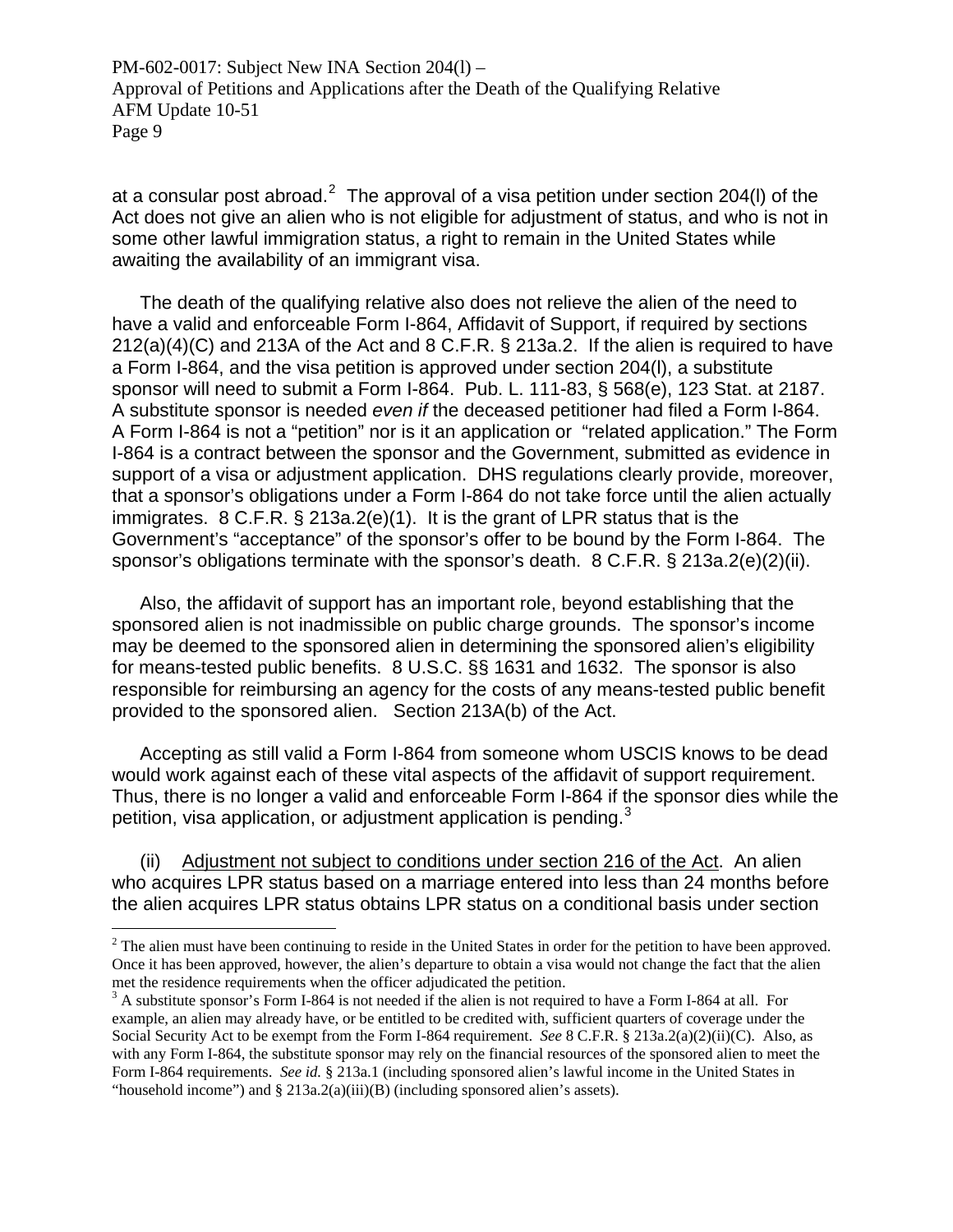216 of the Act. Generally, the alien must then petition, two years later, for removal of the conditions. If the qualifying marriage has already ended by death, however, a condition for removal of the conditions already exists. For this reason, if a Form I-130 and Form I-485 are approved under section 204(l) of the Act, the alien's LPR status will *not* be subject to the conditions under section 216 of the Act. The alien, therefore, will not need to file Form I-751.

(iii) Removal of conditions under section 216A of the Act. An alien who acquires LPR status based on a qualifying investment under section 203(b)(5) of the Act does so on a conditional basis under section 216A of the Act. If the derivative beneficiary of a Form I-526 obtains approval of the Form I-526 and Form I-485 under section 204(l) of the Act, the alien remains subject to the conditions imposed by section 216A of the Act. Unlike the death of a petitioning spouse under section 216 of the Act, the death of the Form I-526 petitioner does not, by itself, provide a basis for removing the section 216A conditions. Rather, under 8 C.F.R. § 216.6(a)(6), the derivative beneficiaries must still file, two years later, a Form I-829 and show that the requirements for removal of the conditions have been met.

(5) Waivers and Other Related Applications. The text of new section 204(l) provides that the new approval authority applies not only to the visa petition, but to an adjustment application and "any related applications." Section 568(d)(2) of the FY2010 DHS Appropriations Act specifies that section 568(d)(1) does not waive grounds of inadmissibility. But the provision does remove "ineligibility based solely on the lack of a qualifying family relationship" as a basis for denying relief. USCIS has determined, therefore, that section 204(l) *does* give USCIS the discretion to grant a waiver or other form of relief from inadmissibility to an alien described in section 204(l), even if the qualifying relationship that would have supported the waiver has ended through death.

Note that it is *not* necessary for the waiver or other relief application to have been pending when the qualifying relative died. Section 204(l) of the Act permits the approval of a waiver or other relief application despite the death of a qualifying relative if:

- $\blacksquare$  a petition or application specified in paragraph (c)(1) of this chapter was pending or approved when the qualifying relative died;
- $\blacksquare$  the alien was residing in the United States when the qualifying relative died;; and
- $\blacksquare$  the alien still resides in the United States.

If a pending petition or application to which section 204(l) applies is denied, despite section 204(l) of the Act, then the alien may not obtain approval of a waiver or other relief under section 204(l).

Some waivers require a showing of extreme hardship to a qualifying relative, who must be either a citizen or a permanent resident. Since the legislation intends to have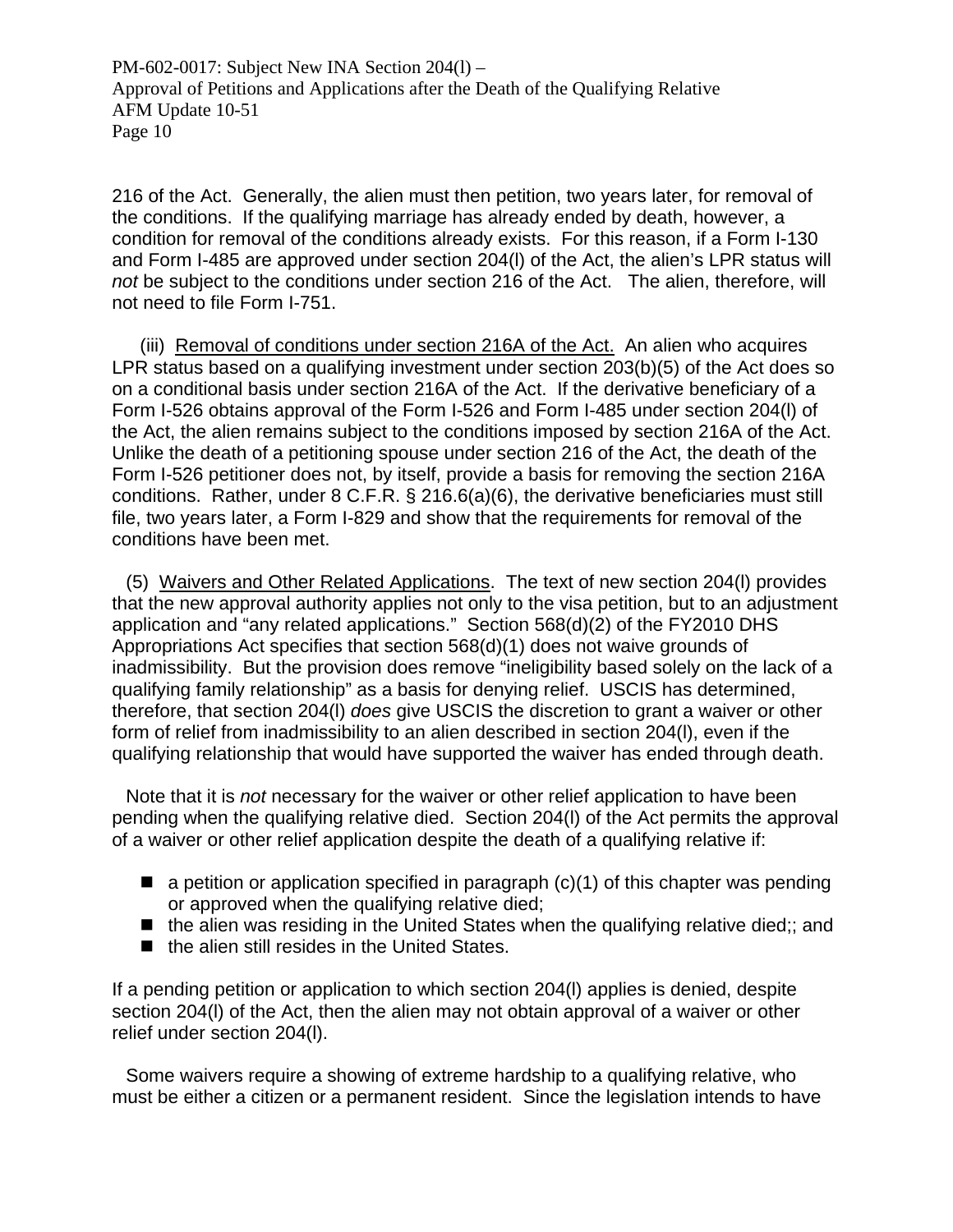the new section 204(l) of the Act extend not only to the approval of the pending petition, but also to any related applications, the fact that the qualifying relative has died will be noted in the decision and deemed to be the functional equivalent of a finding of extreme hardship. Note that 204(l) applies in this context only when, the hardship being claimed by the surviving beneficiary, would have been on account of claimed extreme hardship that would have been suffered by the qualifying relative were he or she still alive. Additionally, it should be noted that the finding of extreme hardship merely *permits,* and never *compels* a favorable exercise of discretion. *See Matter of Mendez-Moralez,* 21 I&N Dec. 296 (BIA 1996). That is, as with any other waiver case, a waiver application decided in light of section 204(l) requires the weighing of all favorable factors against any adverse discretionary factors. Extreme hardship is just one positive factor to be weighed. *See id.* The inadmissibility ground sought to be waived is, itself, an adverse factor. *See INS v. Yang,* 519 U.S. 26 (1996). For example, inadmissibility based on a conviction for a violent or dangerous crime requires proof of exceptional or extremely unusual hardship, or some other extraordinary circumstance, in order for a waiver application to be approved. 8 C.F.R. § 212.7(d).

The preceding paragraph assumes that the qualifying relative was already a citizen or permanent resident at the time of death. If the qualifying relative was not already a citizen or permanent resident, then the qualifying relative's death does not make the alien eligible for a waiver that would not have been available if the qualifying relative had not died. If the qualifying relative was not a citizen or permanent resident, then the alien may not be able to obtain a waiver of inadmissibility unless there is yet another individual who has the requisite status and family relationship to meet the requirements of the waiver provision, or the waiver provision does not require a family relationship and/or extreme hardship.

As noted in Chapter 10.21(c)(2), section 204(l) does not apply to Form I-130 that was filed by a now-deceased citizen for his or her spouse, who is now the widow(er) of a citizen. Once the citizen has died, the widow(er) becomes the visa petitioner. USCIS has determined, however, that if the widow(er) was the beneficiary of a pending or approved Form I-130 when the original petitioner died, and the widow(er) meets the residence requirements in section 204(l), then section 204(l) preserves the widow(er)'s ability to have a waiver application approved as if the now deceased citizen had not died. As with any other waiver application that is covered by section 204(l), the fact that the citizen petitioner has died will be noted in the decision and deemed to be the functional equivalent of a finding of extreme hardship. But the finding of extreme hardship merely *permits,* and never *compels* a favorable exercise of discretion. *See Matter of Mendez-Moralez, supra*. The widow(er) must still establish that he or she merits a favorable exercise of discretion.

(6) Discretionary Denial under Section 204(l). Section 204(l) gives USCIS discretion to deny a petition or application that may now be approved despite the qualifying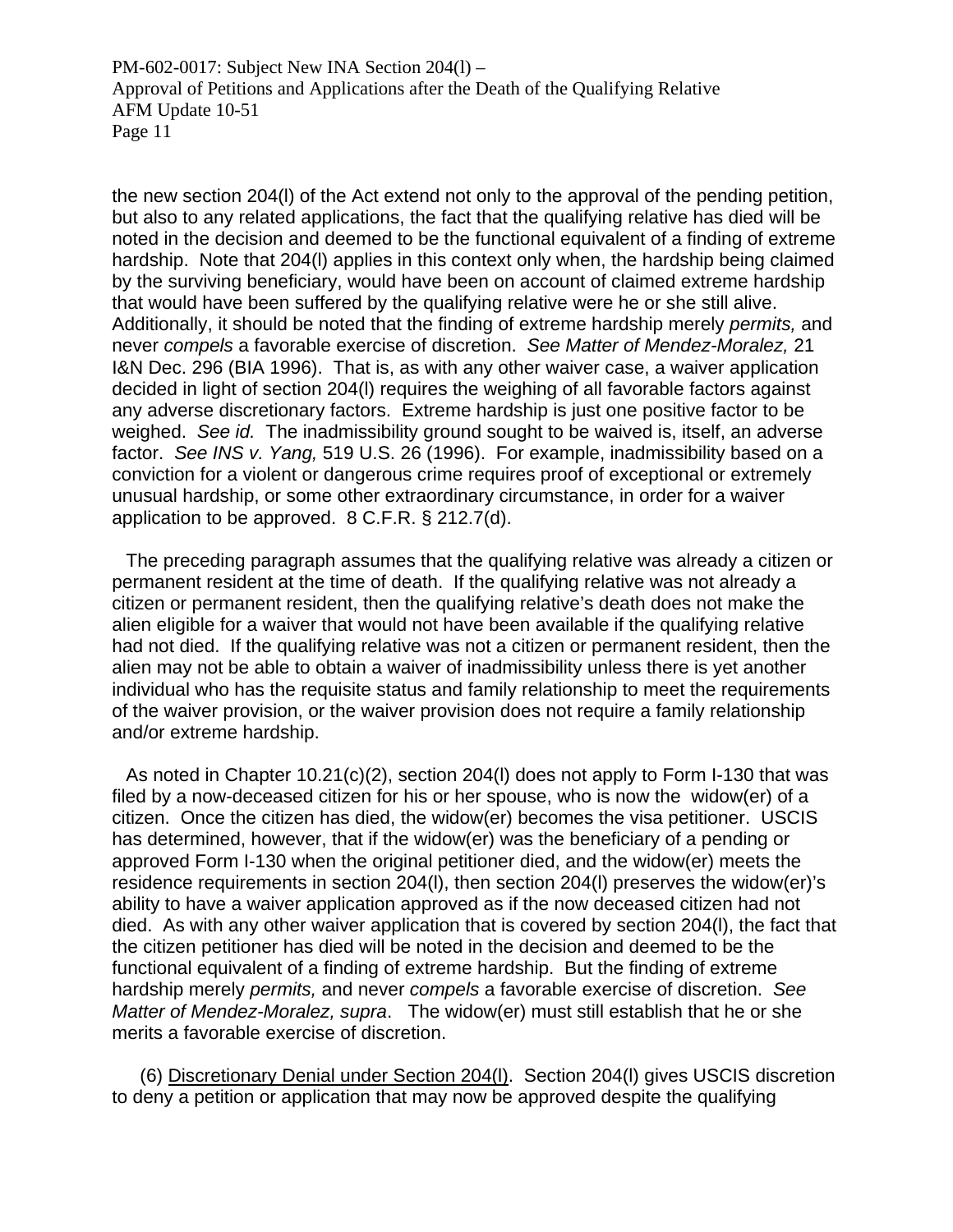relative's death, if USCIS finds, as a matter of discretion, "that approval would not be in the public interest." Section 204(l)(1) of the Act, 123 Stat. at 2187. This exercise of discretion, moreover, is "unreviewable." *Id*.

USCIS officers will not, routinely, use this discretionary authority to deny a visa petition that may now be approved, despite the death of the qualifying relative. In a visa petition proceeding that is not subject to section 204(c) of the Act or some other approval bar, the overriding issue is simply whether the beneficiary qualifies for the visa classification sought. Inadmissibility, for example, does not warrant denial of a visa petition. *See Matter of O-*, 8 I&N Dec. 295 (BIA 1959). Section 204(l) now provides that an alien described in section 204(l) can still qualify for the benefit sought, despite the qualifying relative's death. Thus, only truly compelling discretionary factors should be cited as a basis to deny a visa petition under section 204(l), on the ground "that approval would not be in the public interest." Section 204(l)(1) of the Act, 123 Stat. at 2187. Before denying a visa petition on this basis, the USCIS officer must consult with the appropriate Headquarters Directorate, through appropriate channels.

This consultation requirement also applies to all cases, other than visa petition cases, that may now be approved under section 204(l) despite the qualifying relative's death. The USCIS officer must consult the appropriate Headquarters Directorate before denying a case on the ground "that approval would not be in the public interest." Section 204(l)(1) of the Act, 123 Stat. at 2187. Consultation is *not* required if the USCIS officer will deny the case based *solely* on the traditional discretionary factors that would have applied to the particular type of case, even if the qualifying relative were still alive. For example, unwaived or unwaivable fraud or criminal inadmissibility, or security grounds, may warrant denial as a matter of discretion under ordinary circumstances, and consultation is not required in such a case. Rather, consultation is required only if the USCIS officer intends to deny the case as a matter of discretion on the "not . . . in the public interest" ground.

 (7) Humanitarian Reinstatement. Under DHS regulations at 8 C.F.R. § 205.1(a)(3)(i)(C), approved immediate-relative and family-based petitions filed under section 204 are automatically revoked upon the death of the petitioner or the beneficiary. Since approval under section 204(l) is a matter of agency discretion, enactment of section 204(l) does not supersede this long-standing regulation. But 8 C.F.R. § 205.1(a)(3)(iii)(C)(2) also gives USCIS discretion to decide not to revoke the approval for "humanitarian reasons." In light of section 204(l), it would generally be appropriate to reinstate the approval of an immediate-relative or family-based petition if the alien was residing in the United States when the petitioner dies and if the alien continues to reside in the United States. In those circumstances, reinstating the approval of an immediate-relative or family-based petition is appropriate even if the death that resulted in the automatic revocation occurred before October 28, 2009.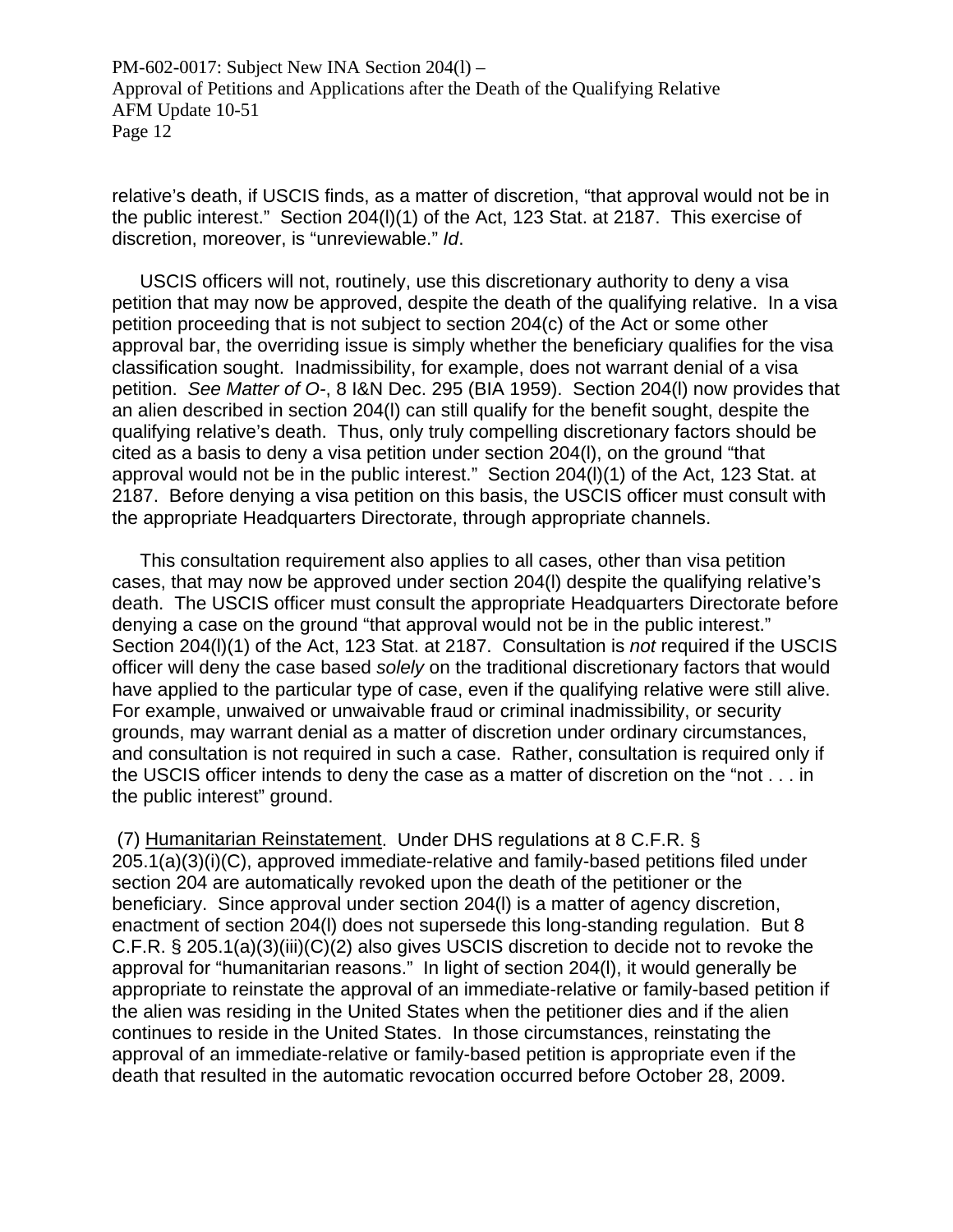The fact that USCIS already denied reinstatement before October 28, 2009, does not preclude a new request.

 Under DHS regulations at 8 C.F.R. § 205.1(a)(3)(iii)(B), approved employmentbased petitions filed under INA section 203(b) are automatically revoked upon the death of the petitioner or the beneficiary. There is no comparable regulatory provision that allows for the reinstatement of the approval of employment-based petitions based upon "humanitarian reasons." Similarly, the DHS regulation at 8 C.F.R.  $\S 205.1(a)(3)(iii)(C)(2)$ does not provide for reinstatement of approval of an immediate-relative or family-based visa petition if it is the principal beneficiary, rather than the petitioner, who has died. In light of section 204(l), however, USCIS officers may act favorably on requests to reinstate approvals under section 205 of the Act and 8 C.F.R. part 205.

See Chapter 21.2(h)(1)(C) of this *AFM* for further guidance on reinstating approval of visa petitions. Chapter 21.2(h)(1)(C) specifies the information that the beneficiary should submit with the written request for reinstatement and also specifies that the written request should be submitted to the USCIS service center or field office that approved the petition except that, if the beneficiary has properly filed an application for adjustment of status with USCIS, the request should be submitted to the USCIS office with jurisdiction over the adjustment application.

USCIS may still deny a request to reinstate approval as a matter of discretion. As stated in chapter 10.21(c)(6) of the *AFM*, however, the USCIS officer must consult the appropriate Headquarters Directorate through appropriate channels, if the USCIS officer intends to deny reinstatement solely based on a finding under section 204(l) that granting it "would not be in the public interest."

# (8) Application of New Section 204(l) to Cases Adjudicated before October 28, 2009.

(i) Denials. New section 204(l) does not, by its terms, require USCIS to reopen or reconsider any decision denying a petition or application, if the denial had already become final before October 28, 2009. For this reason, enactment of new section 204(l) is not a reason for USCIS to reopen or reconsider, on its own motion, any decision that was made before October 28, 2009. Given the intent of section 204(l), USCIS has decided to allow an alien to file an untimely motion to reopen a petition, adjustment application, or waiver application that was denied before October 28, 2009 if new section 204(l) would now allow approval of a still-pending petition or application. A motion to reopen, rather than a motion to reconsider, would be the proper type of motion, since the alien would need to present new evidence: proof of the relative's death and proof both that the alien was residing in the United States when the relative died and that the alien continues to reside in the United States. The alien must pay the standard filing fee for each motion, unless the alien qualifies for a fee waiver under 8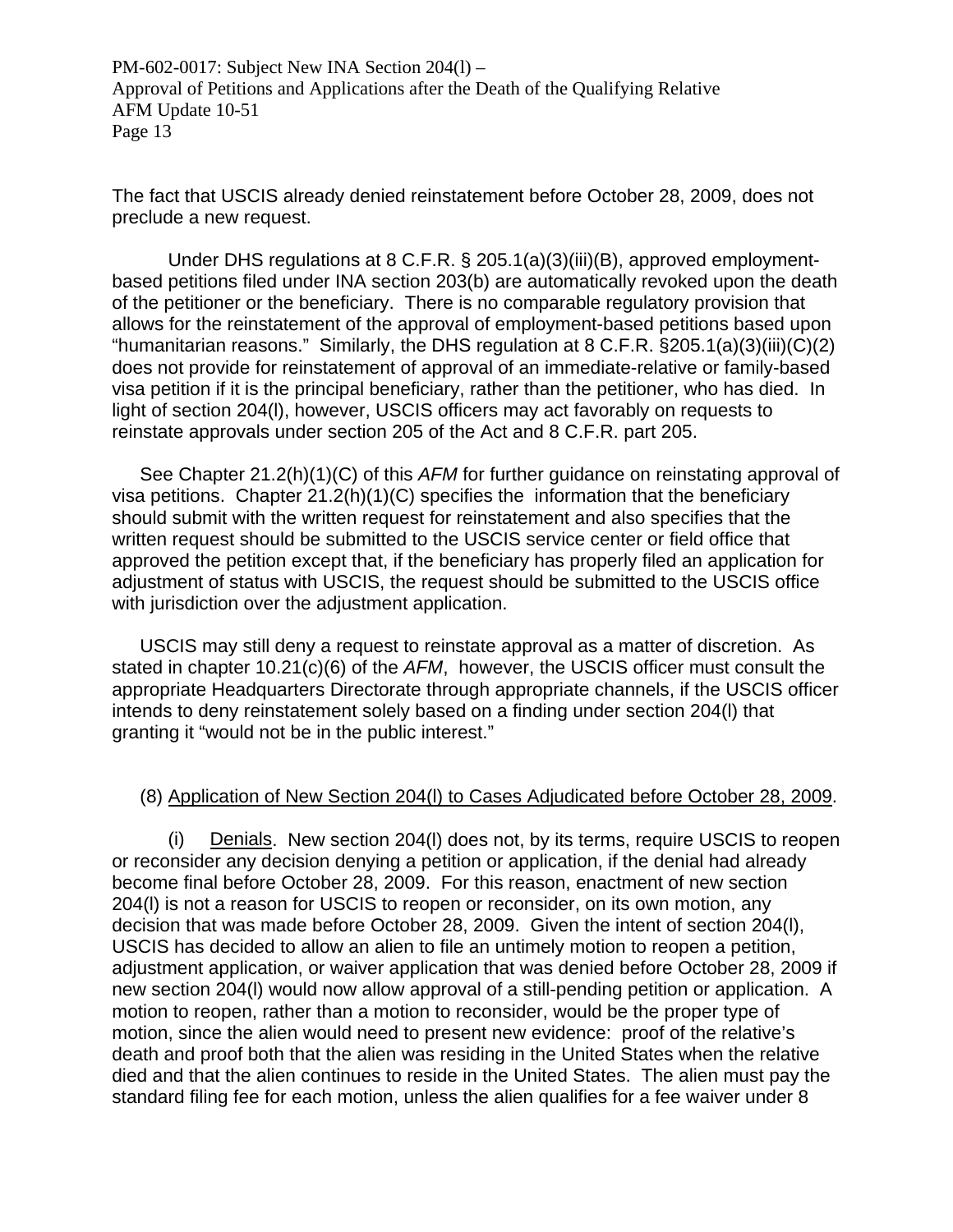C.F.R. § 103.7(c)(5). If the alien establishes that he or she was residing in the United States when the qualifying relative died, and that he or she continues to reside in the United States, it would be appropriate for USCIS to exercise favorably the discretion to reopen the petition and/or application(s), and to make new decisions in light of new section 204(I).

Note that an alien who is present in the United States unlawfully does not accrue unlawful presence while a properly filed adjustment application is pending. AFM chapter 40.9.2(b)(3)(A). If USCIS grants, under section 204(l) of the Act, a motion to reopen a Form I-485 that was denied, the Form I-485 will, once again, be pending, and is deemed to be pending from the original date of filing. Thus, reopening a Form I-485 under section 204(l) of the Act will cure any unlawful presence that may have accrued between the original denial and the new decision. The result is that the alien will not have accrued any unlawful presence from the original filing of the Form I-485 until there is a final decision after the reopening of the Form I-485. If the alien is otherwise inadmissible because of unlawful presence accrued before applying for adjustment, a waiver may be available, as discussed in paragraph (c)(5) of this chapter.

(ii) Approvals. A USCIS officer may encounter a case in which a petition or application was approved, before October 28, 2009, despite the death of a qualifying relative. The approval may have occurred because USCIS was unaware of the death, or because the alien persuaded USCIS that the death did not end eligibility. Although some courts of appeals had held that the death of a citizen did not end the eligibility of the citizen's *spouse* for classification as an immediate relative, there was no nationwide ruling on this issue. Nor was there any binding precedent concerning relatives other than widow(er)s of citizens. The spousal immediate relative cases, however, could be seen as at least persuasive authority that USCIS could approve other types of visa petitions, despite the petitioner's death. Given the intent of section 204(l), USCIS will deem the approval of the petition and the grant of adjustment proper, and will not seek to rescind a grant of adjustment, if the sole basis for doing so is the death of the qualifying relative or the resulting invalidity of the Form I-864 filed by the visa petitioner.

- 2. Chapter 21.2(h)(1)(C) of the *AFM* is amended by:
- a. Revising the first and second sentences in the third paragraph; and

b. Removing the final paragraph and replacing it with 2 additional paragraphs at

the end.

The revisions read as follows:

# **21.2 Factors Common to the Adjudication of All Relative Petitions**

\* \* \* \* \*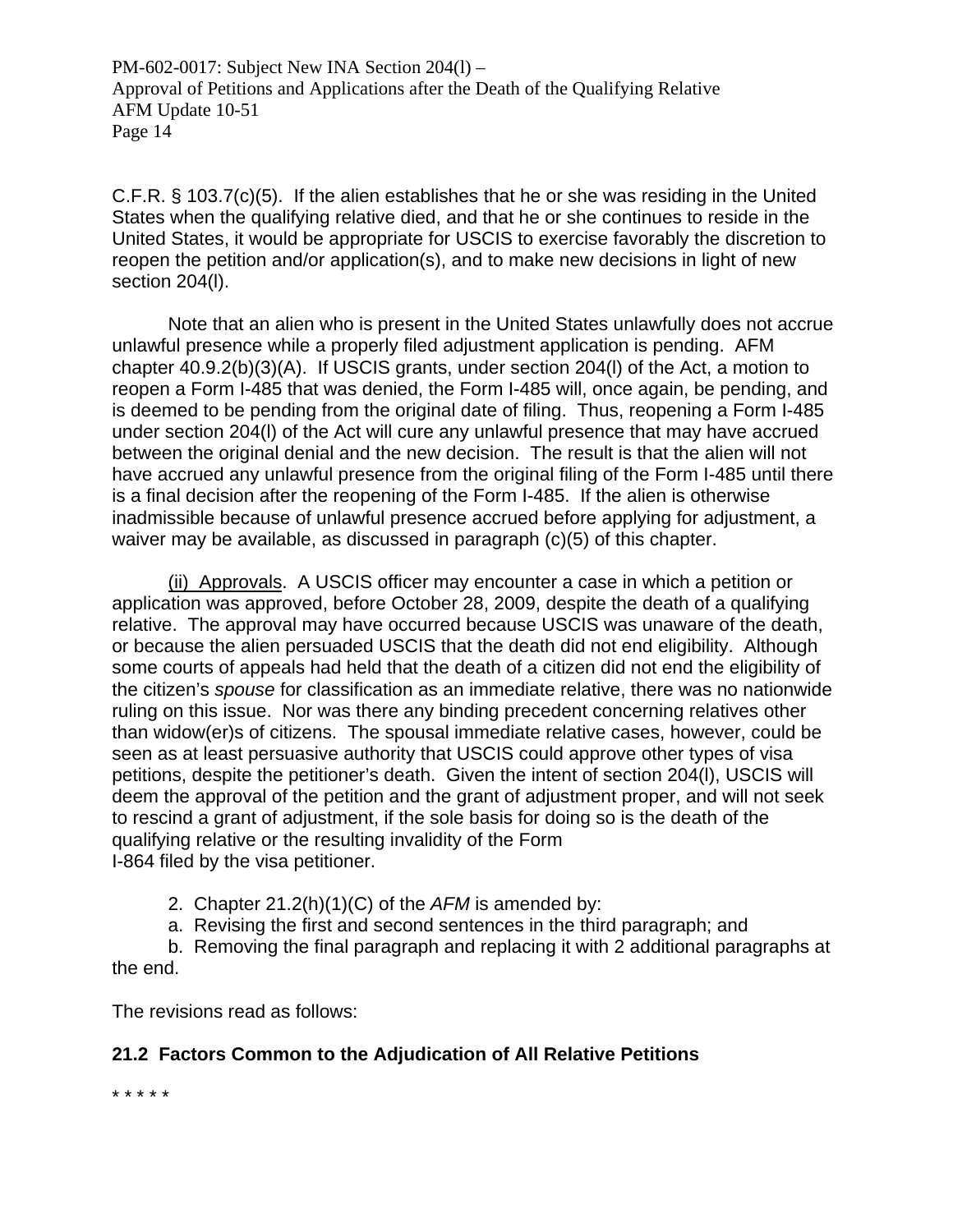#### (h) Revocation of Approval. \* \* \*

(1) Automatic Revocation. \* \* \*

\* \* \* \* \*

# (C) Discretionary Authority to Not Automatically Revoke Approval.

\* \* \* \* \*

To request humanitarian reinstatement of a revoked petition, the beneficiary should send a written request for reinstatement to the USCIS service center or field office that approved the petition except that, if the beneficiary has properly filed an application for adjustment of status with USCIS, the written request should be submitted to the USCIS office with jurisdiction over the adjustment application. The written request must include a copy of the approval notice for the revoked petition, the death certificate of the petitioner (or other qualifying relative) and, if required by section 213A of the Act and 8 CFR part 213a, a Form I-864 from a substitute sponsor and proof of the substitute sponsor's relationship to the beneficiary. \*\*\*

While there are no other rules or precedents on how to apply this discretionary authority, reinstatement may be appropriate when revocation is not consistent with "the furtherance of justice," especially in light of the goal of family unity that is the underlying premise of our nation's immigration system. In particular, reinstatement is generally appropriate as a matter of discretion, if section 204(l) of the Act and Chapter 10.21 of this *AFM* would support approval of the petition if it were still pending. For cases that are not covered by section 204(l) of the Act, the reinstatement request will be addressed in light of the factors that USCIS has traditionally considered in acting on reinstatement requests, which include:

- The impact of revocation on the family unit in the United States, especially on U.S. citizen or LPR relatives or other relatives living lawfully in the United States;
- The beneficiary's advanced age or poor health;
- The beneficiary's having resided in the United States lawfully for a lengthy period;
- The beneficiary's ties to his or her home country; and
- Significant delay in processing the case after approval of the petition and after a visa number has become available, if the delay is reasonably attributable to the Government, rather than the alien.

Although family ties in the United States are a major consideration, there is no strict requirement for the alien beneficiary to show extreme hardship to the alien, or to